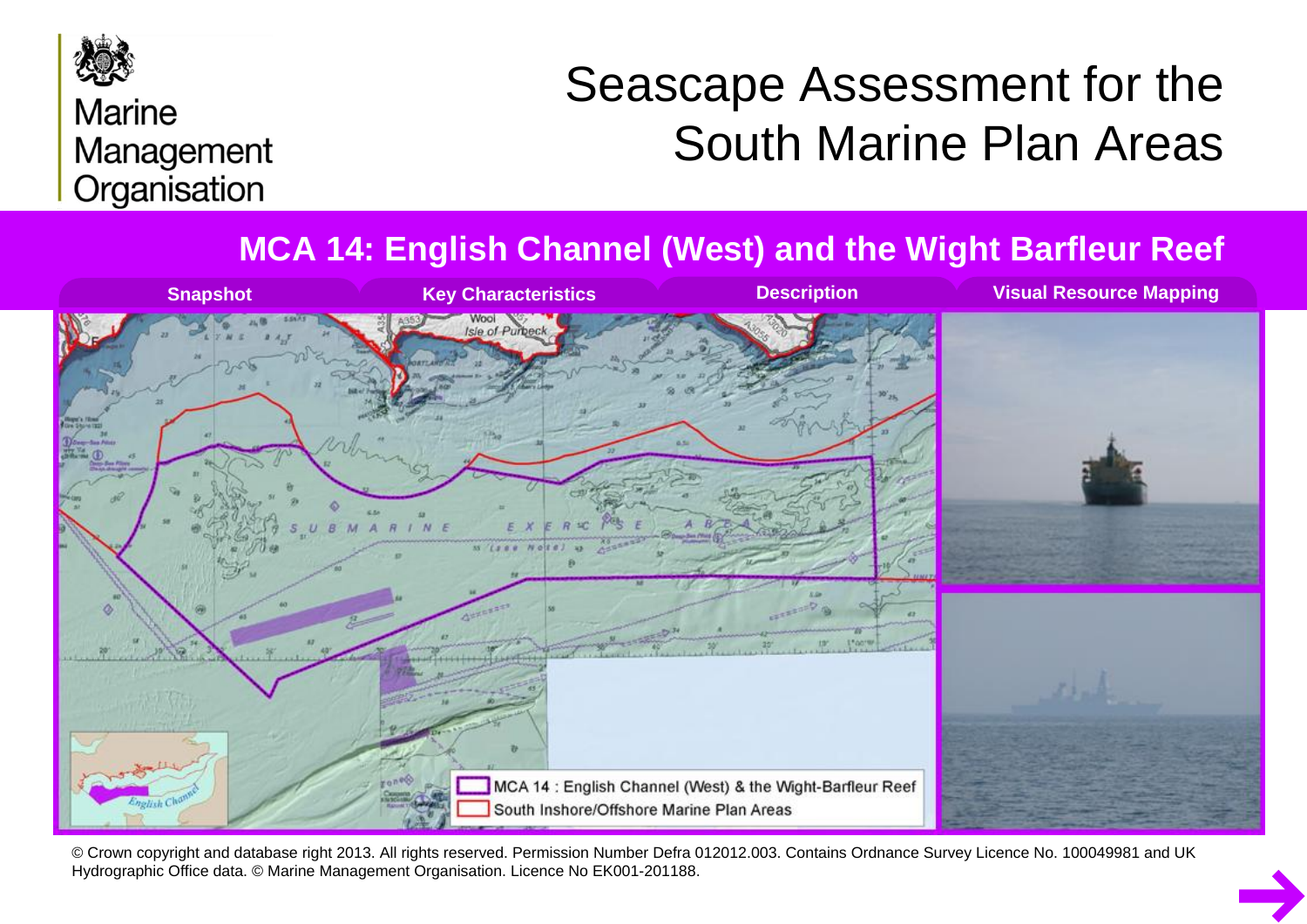<span id="page-1-0"></span>**Snapshot** 

Snapshot **Key [Characteristics](#page-2-0) [Description](#page-3-0) Visual [Resource](#page-6-0) Mapping**

#### **Location and boundaries**

The Marine Character Area (MCA) covers the western part of the English Channel, from approximately 35 kilometres (19 nautical miles) offshore to a maximum of 85 kilometres (46 nautical miles) at the edge of the offshore Marine Plan Area and territorial limits. In the west, the inshore boundary broadly follows the 50m bathymetry contour, and much follows the inshore Marine Plan Area boundary. The eastern part of the MCA encompasses the whole of the Wight-Barfleur Reef candidate Special Area of Conservation (cSAC). The functional extent of the Channel stretches beyond English territorial waters into France, where the second shipping lane is located. It also extends eastwards into adjoining MCAs 13 and 12; collectively combining to cover the great majority of the English Channel. The shipping lane in English waters (in the south of the MCA) contains south moving traffic, and the two one-way lanes are separated by a Traffic Separation Zone.

Please note that the MCA boundaries represent broad zones of transition (not immediate breaks in character). Natural, visual, cultural and socio economic relationships between adjacent MCAs play a key role in shaping overall character. Therefore individual MCAs should not be considered in isolation.

#### **Overall character**

This MCA has a rich physical and cultural heritage that is reflected in its character today. It includes part of one of the busiest shipping channels in the world; the organised movement of the many ships, cargo vessels and tankers through the channel evoking a strong sense of place. The Character Area is strongly associated with the defence of Britain over the centuries, including its role in the Anglo-Dutch Wars and both World Wars*.* The seabed includes the wrecks of sea-borne casualties from both World Wars as a legacy of the most recent conflicts. Despite the great influence of human activity over the centuries, beneath the seabed is a wealth of marine habitats, including internationally important high-energy rocky reefs and nursery/spawning grounds for a wide range of commercially fished benthic species.

#### **Adjacent National Character Areas (NCAs)**

N/A – this NCA does not include an adjacent coastline.

#### **Adjacent nationally protected landscapes**

Although not immediately adjacent to the MCA, the Dorset Area of Outstanding Natural Beauty (AONB) and Dartmoor National Park include land with views out to see towards this part of the English Channel.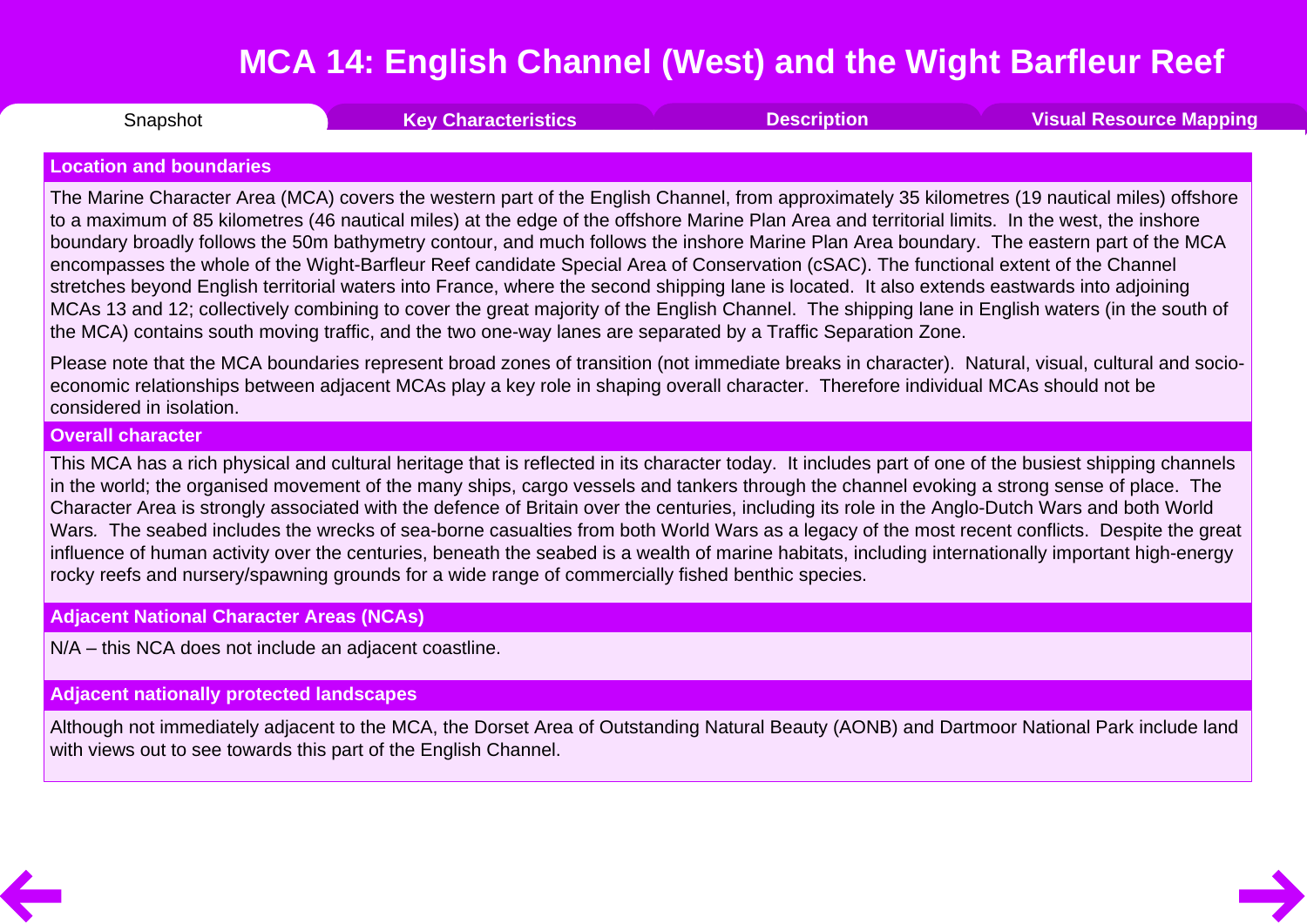<span id="page-2-0"></span>

| <b>Snapshot</b> |                                                                                                        | <b>Key Characteristics</b>                                                                                                                                                                                                                                                         | <b>Description</b>                                                                                                                                                                             | <b>Visual Resource Mapping</b>                                          |
|-----------------|--------------------------------------------------------------------------------------------------------|------------------------------------------------------------------------------------------------------------------------------------------------------------------------------------------------------------------------------------------------------------------------------------|------------------------------------------------------------------------------------------------------------------------------------------------------------------------------------------------|-------------------------------------------------------------------------|
|                 |                                                                                                        |                                                                                                                                                                                                                                                                                    |                                                                                                                                                                                                |                                                                         |
|                 |                                                                                                        | Broad east to south-west channel forming the western part of the<br>wider English Channel (which stretches into French territorial<br>waters). It reaches a maximum depth of approximately 82 metres.                                                                              | The Channel's turbulent past reflected in a long history of wrecks of<br>cargo and military vessels, especially from the two World Wars.<br>Much of the area remains a Submarine Exercise Area |                                                                         |
| $\bullet$       | -providing evidence of the flood which created the channel<br>separating England from mainland Europe. | Contains a large part of the English Channel Outburst Flood Feature .                                                                                                                                                                                                              | The long-standing international importance of the Channel for trade<br>also reflected in the origin of shipwrecks on the seabed – including<br>Norway, New Zealand and Scotland.               |                                                                         |
|                 | habitats for benthic species.                                                                          | Mixed solid geology of the sea floor largely concealed by seabed<br>and palaeovalley sediments, including sand, gravels, and mud - rich                                                                                                                                            | Forms part of the first IMO-approved traffic separation scheme in<br>the world - maritime traffic follows a one way system, separated by a<br>central traffic separation zone.                 |                                                                         |
|                 | waves.                                                                                                 | The widest part of the English Channel between Lyme Bay and the<br>Gulf of St Malo, resulting in high levels of exposure and breaking                                                                                                                                              | Internationally important telecommunications cables passing<br>through the seabed, including the Atlantic Crossing, which<br>transports speech and data traffic between the USA and Europe.    |                                                                         |
| $\bullet$       | Wight-Barfleur Reef in the east.                                                                       | Overfalls and strong tidal streams particularly associated with the                                                                                                                                                                                                                | One of the busiest shipping channels in the world, with high volumes<br>of large commercial freight/cargo vessels and tankers travelling<br>through the southern part of the MCA.              |                                                                         |
|                 | example in the region).                                                                                | Exposed rocky reef of the Wight-Barfleur candidate SAC, an<br>extensive example of circalittoral bedrock reef (and the only known                                                                                                                                                  | Important commercial and offshore recreational fishing grounds<br>serving many fishing ports along the south coast, as well as France.                                                         |                                                                         |
|                 | worms, anenomes and sea squirts.                                                                       | Boulders and bedrock of the reef colonised by corals, sponges, tube<br>Waters of the MCA providing nursery and spawning grounds for a<br>range of fish species, including mackerel, species of ray, sandeel,<br>Strategic area for trade and military routes both along and across | A busy, dynamic area in the south defined by transport movement.<br>The sight of maritime traffic on the horizon often features in views                                                       |                                                                         |
| $\bullet$       | sole, bass, cod and plaice.                                                                            |                                                                                                                                                                                                                                                                                    | from the adjacent Lyme Bay (MCAs 1 and 2).<br>Weather conditions subject to rapid change. Strong tides and the<br>narrow topography can give rise to rough seas with steep breaking            | Visibility is often poor, changing quickly to dense fog, even in strong |
|                 | the English Channel since at least the medieval period.                                                |                                                                                                                                                                                                                                                                                    | waves.                                                                                                                                                                                         |                                                                         |
| $\bullet$       | east of the MCA.                                                                                       | Much of this area was traversed by the D-Day invasion routes in<br>1994, which turned the tide of World War II in western Europe. The<br>D-Day 'Pipeline under the Ocean' (PLUTO) carried fuel under the                                                                           | or gale-force winds which can last for several days.                                                                                                                                           |                                                                         |
|                 |                                                                                                        |                                                                                                                                                                                                                                                                                    |                                                                                                                                                                                                |                                                                         |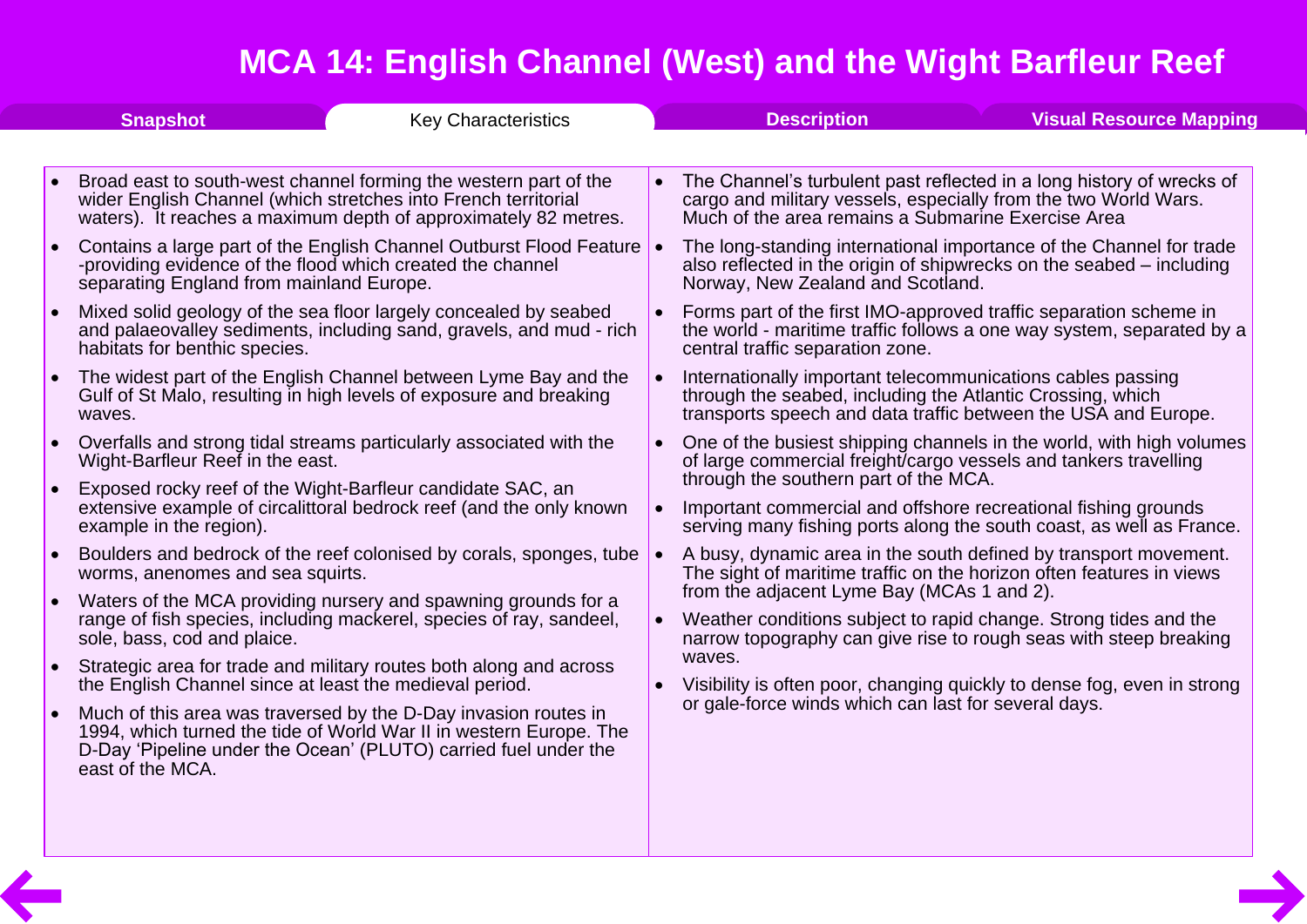<span id="page-3-0"></span>

| <b>Snapshot</b>                                                     | <b>Key Characteristics</b>                                                                                                                    | Description                                                                                                                                      | <b>Visual Resource Mapping</b> |
|---------------------------------------------------------------------|-----------------------------------------------------------------------------------------------------------------------------------------------|--------------------------------------------------------------------------------------------------------------------------------------------------|--------------------------------|
|                                                                     | For ease of reference, the following description text is arranged under                                                                       | The seafloor within this MCA has a varied geology in common with the                                                                             |                                |
| three headings, considering the 'Natural', 'Cultural / social' and  |                                                                                                                                               | corresponding coastline, including large areas of chalk (connected to                                                                            |                                |
|                                                                     | 'Aesthetic / perceptual' characteristics of the Marine Character Area. It                                                                     | famous terrestrial outcrops such as the Needles and Old Harry Rocks),                                                                            |                                |
| should be noted, however, that all of these aspects combine and     |                                                                                                                                               | sandstone and mudstone as well as smaller outcrops of limestone,                                                                                 |                                |
| interact with each other to varying degrees to shape character.     |                                                                                                                                               | particularly to the south of Lyme Bay and associated with the Wight-                                                                             |                                |
|                                                                     |                                                                                                                                               | Barfleur Reef. These underlying rocks are frequently covered by                                                                                  |                                |
|                                                                     | Please note that this MCA description has close similarities to MCAs 13                                                                       | Holocene deposits of sand, gravel and mud, but exposures create reefs                                                                            |                                |
| marine plan area.                                                   | and 12, which collectively cover the English Channel within the South                                                                         | which are valued maritime habitats. Bathymetry reaches its maximum<br>depth in the south-east of the MCA at just over 80 metres, with the        |                                |
|                                                                     |                                                                                                                                               | remainder characterised by a relatively uniform sea floor of                                                                                     |                                |
| <b>Natural influences</b>                                           |                                                                                                                                               | approximately 60 metres; shallowing to approximately 45 metres along                                                                             |                                |
|                                                                     | The English Channel is of geologically recent origins, having been dry                                                                        | the northern edges of the Wight Barfleur Reef.                                                                                                   |                                |
| land for most of the Pleistocene period. It is thought to have been |                                                                                                                                               |                                                                                                                                                  |                                |
|                                                                     | created between 450,000 and 180,000 years ago by two catastrophic                                                                             | The reef is of international importance (put forward as a candidate                                                                              |                                |
|                                                                     | glacial lake outburst floods. These were caused by the breaching of the                                                                       | SAC), occupying much of the eastern MCA (covering just under                                                                                     |                                |
|                                                                     | Weald-Artois anticline, a ridge that held back a large proglacial lake in                                                                     | 140,000 hectares). The extensive area is an excellent example of                                                                                 |                                |
|                                                                     | the Doggerland region, now submerged under the North Sea. The flood<br>would have lasted for several months, releasing as much as one million | circalittoral bedrock reef, and the only known such example in offshore<br>waters within the region. The south-eastern area of the site contains |                                |
|                                                                     | cubic metres of water per second. The flood carved a large bedrock-                                                                           | part of a large palaeochannel known as the Northern Palaeovalley,                                                                                |                                |
| floored valley down the length of the Channel, leaving behind       |                                                                                                                                               | which forms a major channel running roughly north-east/south-west                                                                                |                                |
|                                                                     | streamlined islands and longitudinal erosional grooves characteristic of                                                                      | across the English Channel. In this area the palaeovalley remains                                                                                |                                |
| catastrophic megaflood events. It also destroyed the isthmus that   |                                                                                                                                               | largely unfilled by sediment due to the strong currents in the area, and                                                                         |                                |
| connected Britain to continental Europe.                            |                                                                                                                                               | is characterised by a gravel, cobble and boulder substrate which in                                                                              |                                |
|                                                                     |                                                                                                                                               | places forms stony reef. Throughout the area the biological                                                                                      |                                |
|                                                                     | The MCA occupies the widest part of the English Channel between                                                                               | communities are influenced by the strong tidal currents that operate in                                                                          |                                |
|                                                                     | Lyme Bay and the Gulf of St Malo. Its high levels of exposure mean<br>that it is subject to some of the highest wind speeds in the region, as | this part of the English Channel, including Ross corals and many types<br>of sponges, from encrusting sponges to larger branching types. Tube    |                                |
|                                                                     | well as some of the strongest tidal currents – particularly in the east                                                                       | worms, anemones and tunicates (sea squirts) are also common on the                                                                               |                                |
|                                                                     | where waters pass over and through the Wight-Barfleur Reef, causing                                                                           | large boulders and bedrock. The area is likely to be visited by                                                                                  |                                |
| localised overfalls which can be a hazard to navigation.            |                                                                                                                                               | bottlenose dolphins and harbour purpoises as part of their larger ranges                                                                         |                                |
|                                                                     |                                                                                                                                               | within the English Channel.                                                                                                                      |                                |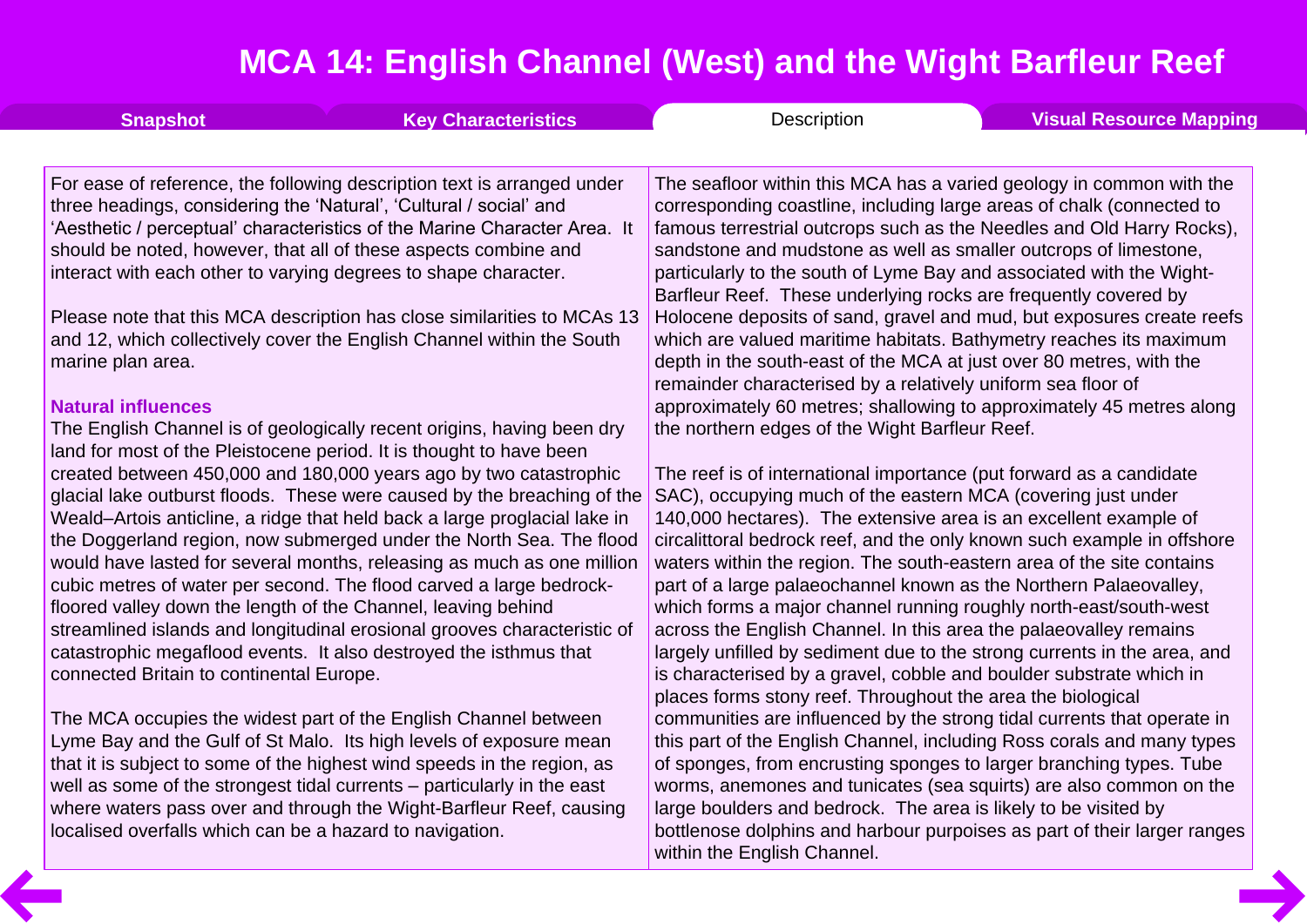|  | Snapshot | <b>Key Characteristics</b> | Description | Visual Resource Mapping |
|--|----------|----------------------------|-------------|-------------------------|
|--|----------|----------------------------|-------------|-------------------------|

The south-eastern part of the Wight Barfleur-Reef has recently been designated as a Marine Conservation Zone (MCZ), as an extension to the candidate SAC described above. It is associated with rich benthic species diversity and a foraging ground for various bird species, including the great cormorant and sandwich tern. The seas of the Character Area in general are nursery grounds for a number of fish species, such as mackerel, anglerfish, spurdog, thornback and spotted rays and whiting. In addition they are valued spawning grounds for sandeel, herring, sole, cod, bass and plaice.

#### **Cultural / social influences**

The Channel, which delayed human reoccupation of Great Britain for more than 100,000 years, has in historic times been both an easy entry for seafaring people and a key natural defence, halting invading armies while in conjunction with control of the North Sea allowing Britain to blockade the continent. The most significant failed invasion threats came when the Dutch and Belgian ports were held by a major continental power, e.g. from the Spanish Armada in 1588, Napoleon during the Napoleonic Wars, and Nazi Germany during World War II. Successful invasions include the Roman conquest of Britain (first by Julius Caesar in 55 BC, then in AD 43 under Emperor Claudius), and the Norman Conquest in 1066, while the concentration of harbours in the Western Channel on Britain's south coast made possible the largest invasion of all time, the Normandy Landings in 1944. Naval battles within the vicinity of this MCA include the Battle of Portland (1653), during the First Anglo-Dutch War. This was one of many battles which resulted in England gaining dominance over the Channel<sup>1</sup>.

Wrecks littered across the seabed beneath the MCA provide evidence of the Channel's turbulent past as well as its long and continuing role as

an international trade route. These include the *Smyrna* (1888), a Scottish clipper which collided with a steamer en-route from the Isle of Wight to Sydney. 17 survivors from the collision were taken by the steamship involved in the accident to Southampton. The wreck is now a popular dive site. A number of cargo ships also met their fate in the area, often being attacked by torpedo during the First World War years. These include the *Rotorua* (1917), which was attacked on passage from Wellington, New Zealand to London with general cargo, and the Norwegian vessel *Nyasaland* (1918); scuttled by gunfire en-route from Cardiff to Le Havre laden with coal. War casualties include the *HMS Formidable*, which capsized and foundered off Portland Bill (MCA 3) in 1915 after being torpedoed while on military exercises, and *HMS Warrier II*, bombed by German aircraft in 1940. She was an escort yacht for British submarines operating in the area. The northern half of the MCA remains a Submarine Exercise Area, as defined on the charts.

Luxury goods such as wine have been imported from the continent via the wider English Channel to ports along the coast and to London since the Iron Age. Equally, goods produced in the region have been exported by sea via the channel for the same period of time, such as corn, salt, wool, seafood and even slaves (in the 1st century BC).

Today the Channel has traffic on both the UK-Europe and North Sea- Atlantic routes, and is the world's busiest seaway, with over 500 ships per day. Following an accident in January 1971 and subsequent series of collisions with wreckage in the following February, the Dover Traffic Separation System (TSS), the world's first radar controlled TSS, was set up by the International Maritime Organization. The scheme mandates that vessels travelling north must use the French side, travelling south along the English side. There is a separation zone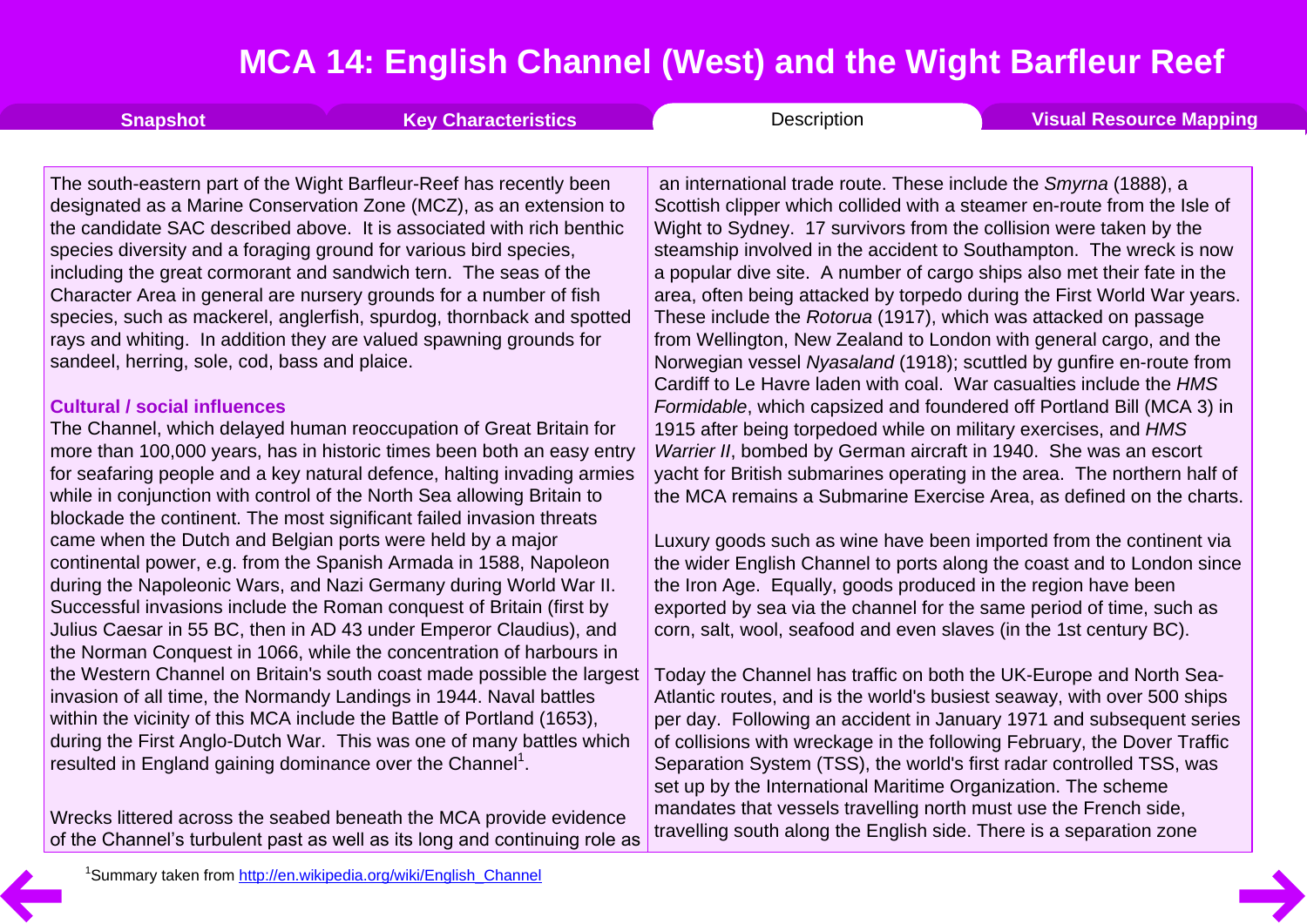<span id="page-5-0"></span>

telecommunications cables. These include the Atlantic Crossing cable which transports speech and data traffic between the USA and the Netherlands, as well as other cables linking England and France.

As well as the area's importance for marine transport and trade, the seabed provides a rich resource for scallop and oyster dredging, as well as lobster and crab potting. The waters are also valued commercial fishing grounds for species such as cod, whiting, beam, Dover sole, cuttlefish plaice and rays. Fleets from harbours along the south coast as well as from France and Belgium use the waters of the Channel (including this MCA) for fishing. Recreational angling and wreck diving also takes place within this MCA as important contributors to the regional economy.

lanes in the south defined by frequent transport movements; to the more remote areas that surround it – where connections with human activity (including the land) are more removed. Perceptions of the area are also strongly influenced by sea and weather conditions – with visibility often poor and fog lasting for consecutive days, evoking a strong sense of remoteness despite the presence of dense marine traffic. Strong tides and overfalls associated with the underwater reefs, combined with strong south-westerly gales, can result in rough seas with high breaking waves, bringing an unforgiving element to the seascape.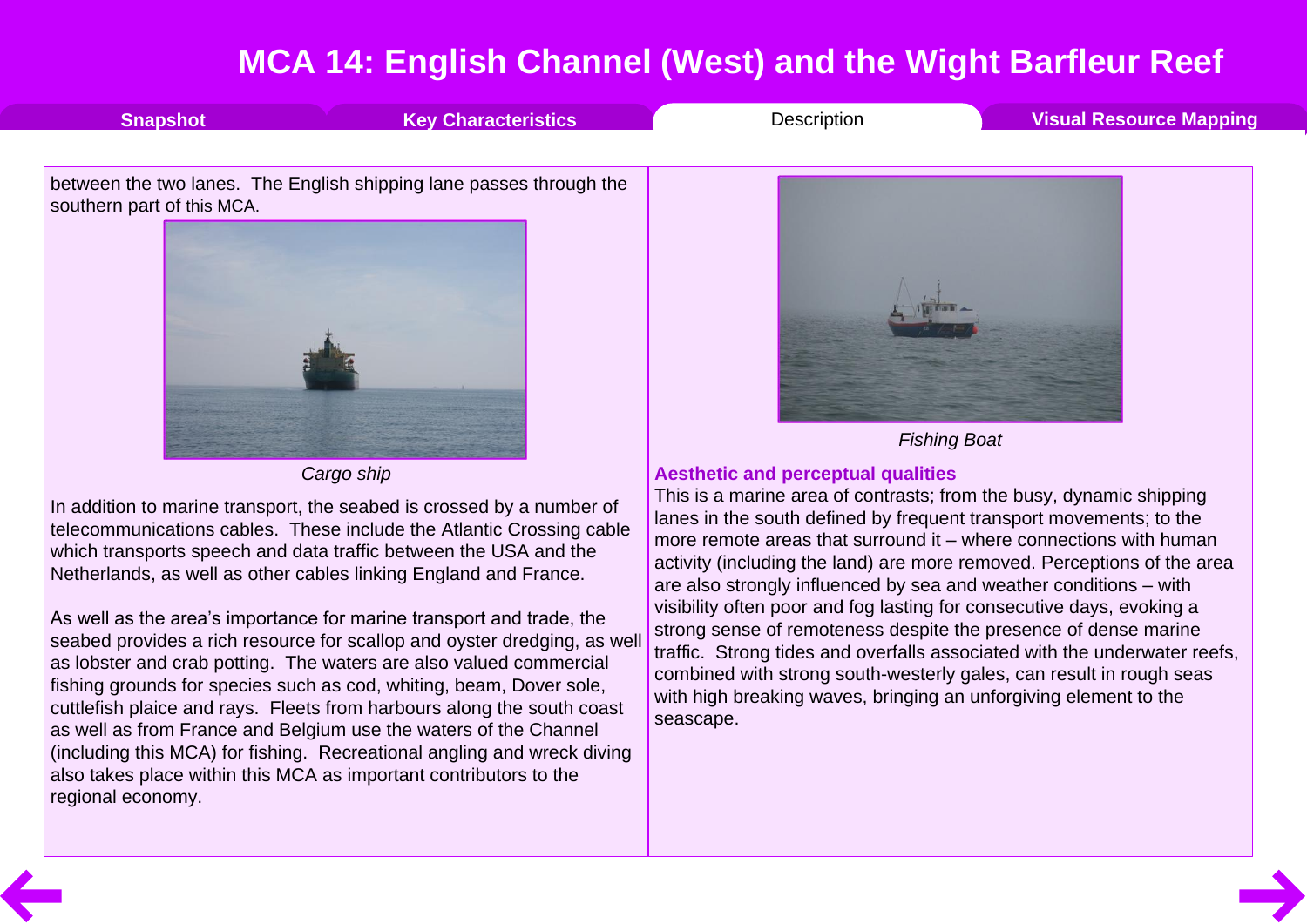**[Snapshot](#page-1-0) Key [Characteristics](#page-2-0) [Description](#page-3-0) Visual Resource Mapping** 

#### <span id="page-6-0"></span>**Land with views of MCA 14**



- Extensive views of the MCA can be gained from the southern extent of the Isle of Wight, including Ventnor, Niton, Shorwell and Brighstone (within the Isle of Wight AONB and part covered by the Tennyson Heritage Coast).
- Extensive views are also afforded from the coastline between Strete and Berry Head (including areas within the South Devon AONB and Heritage Coast).
- In addition, views from Torquay, the Isle of Portland, and Lulworth Camp to Swanage (including areas within the Purbeck Heritage Coast, Dorset AONB and along the SW Coast Path) are extensive.
- · Some views of the MCA can be obtained from elevated areas inland, including the Purbeck Ridge and Dorset Downs, as well as sections of AONB, Heritage Coast and World Heritage Site designated coastline in Devon and Dorset.

Land with sea views (percentile)

<sup>1</sup> to <sup>20</sup> <sup>21</sup> to <sup>40</sup> <sup>41</sup> to <sup>60</sup> <sup>61</sup> to <sup>80</sup> <sup>81</sup> to

100

© Crown copyright and database right 2013. All rights reserved. Contains Ordnance Survey Licence No. 100049981 and UK Hydrographic Office [da](#page-5-0)ta. © Marine Management Organisation. License No. EK001-201188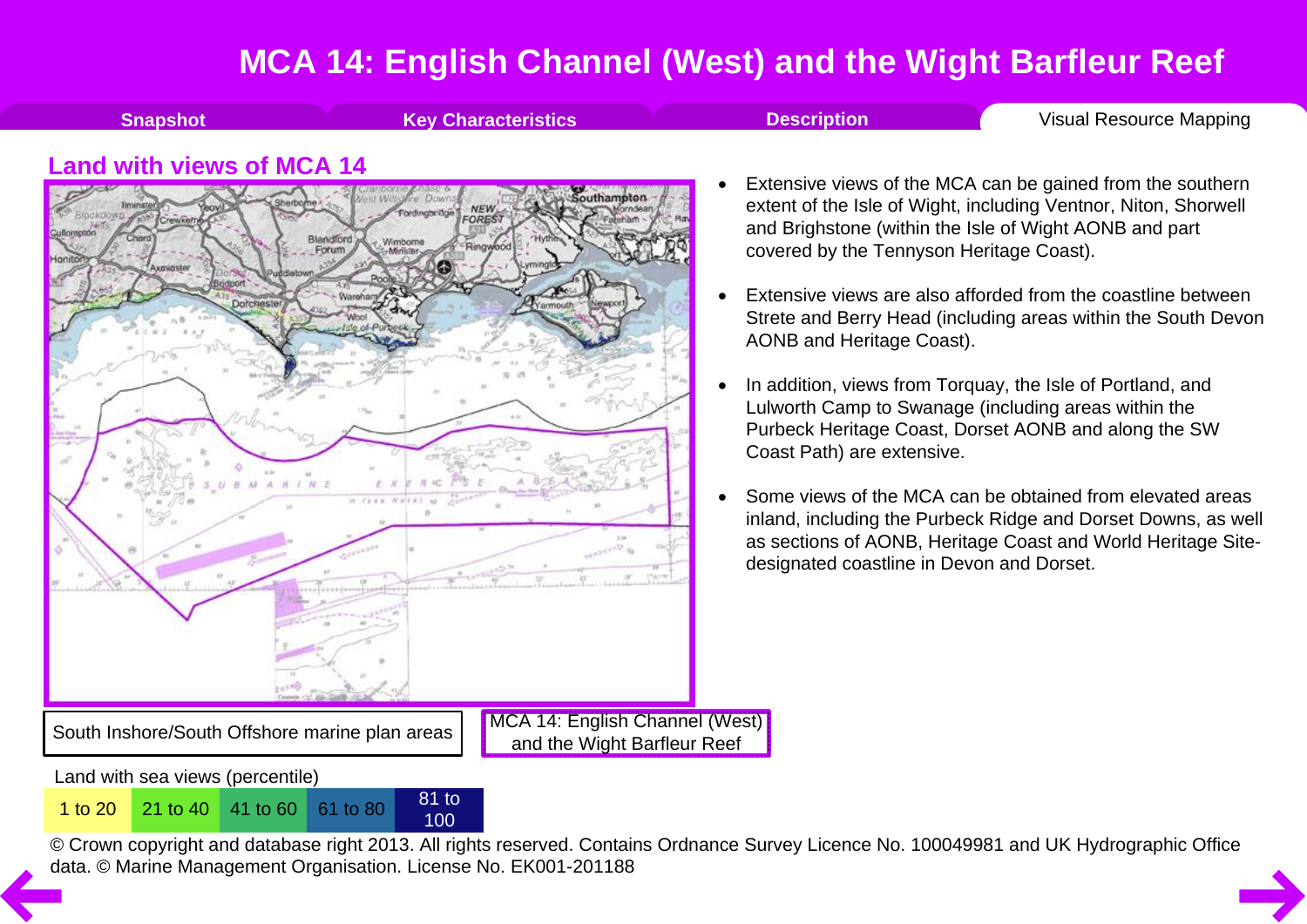<span id="page-7-0"></span>

**[Snapshot](#page-1-0) Key [Characteristics](#page-2-0) [Description](#page-3-0) Visual [Resource](#page-6-0) Mapping** 

#### **Visibility of sea from land**

Relative visibility of the sea surface from viewers on land







0-1km from the High Water Mark 1-5km from the High Water Mark



5-10km from the High Water Mark 10-20km from the High Water Mark

|                                                                                           | South Inshore/South Offshore marine plan areas |                                     |                            |  |          |
|-------------------------------------------------------------------------------------------|------------------------------------------------|-------------------------------------|----------------------------|--|----------|
| MCA 14: English Channel (West)<br>  and the Wight Barfleur Reef<br>Location of<br>viewers |                                                |                                     |                            |  |          |
|                                                                                           | 1 to 10 $\parallel$                            |                                     | 11 to 20 21 to 30 31 to 40 |  | 41 to 50 |
|                                                                                           |                                                | 51 to 60 61 to 70 71 to 80 81 to 90 |                            |  | 91 to    |

© Crown copyright and database right 2013. All rights reserved. Contains Ordnance Survey Licence No. 100049981 and UK Hydrographic Office [da](#page-6-0)ta. © Marine Management Organisation. License No. EK001-201188.